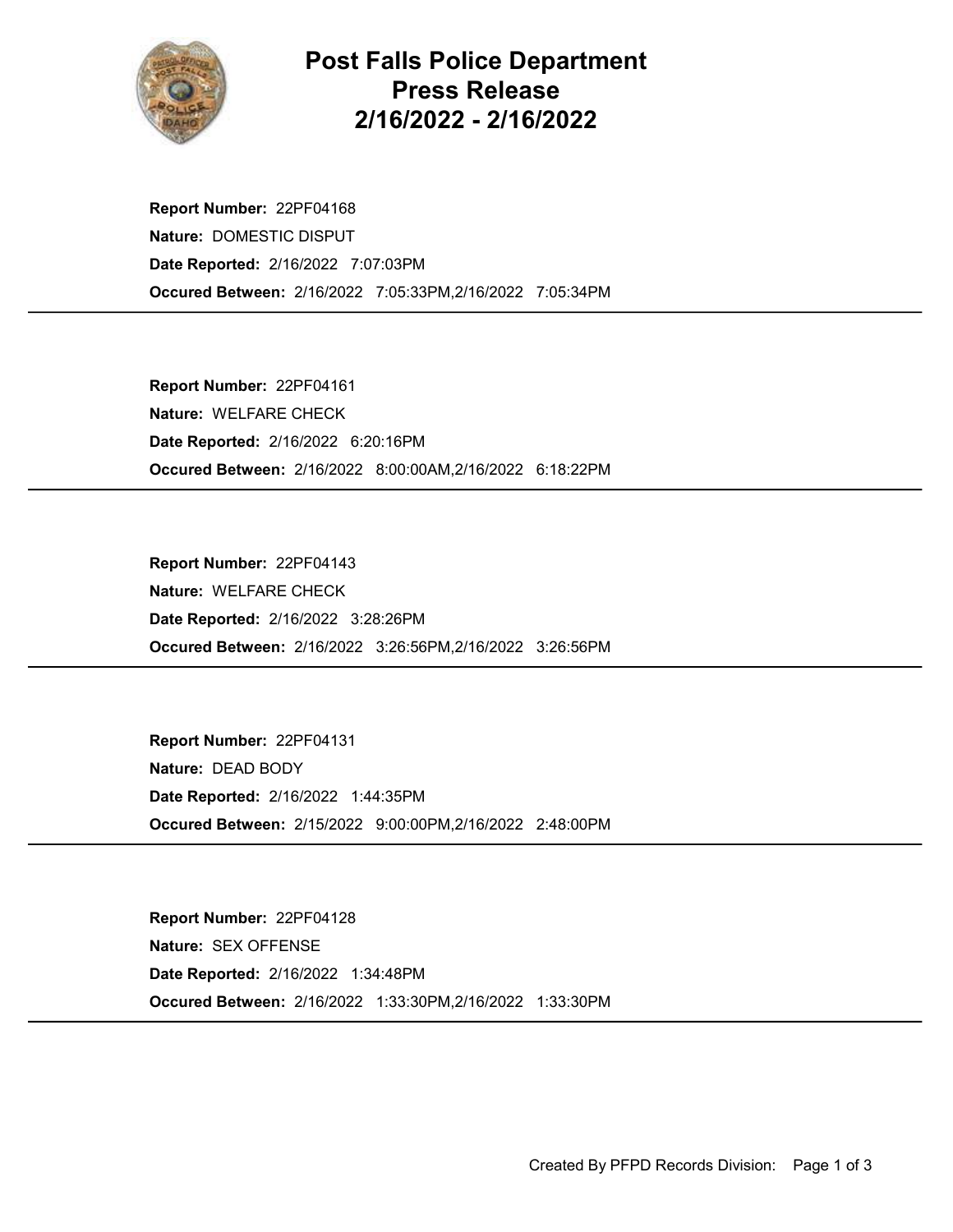Occured Between: 2/16/2022 1:09:27PM,2/16/2022 1:09:29PM Report Number: 22PF04126 Nature: FIRE AUTO Date Reported: 2/16/2022 1:10:01PM

Occured Between: 11/1/2021 12:00:00PM,2/16/2022 12:21:12PM Report Number: 22PF04123 Nature: FRAUD Date Reported: 2/16/2022 12:22:06PM

Occured Between: 9/15/2021 12:00:00AM,2/16/2022 11:52:17AM Report Number: 22PF04119 Nature: VEHICLE THEFT Date Reported: 2/16/2022 11:52:56AM

Occured Between: 2/15/2022 8:30:00PM,2/16/2022 11:14:01AM Report Number: 22PF04115 Nature: DEAD BODY Date Reported: 2/16/2022 11:14:42AM

Occured Between: 2/16/2022 8:08:55AM,2/16/2022 8:08:59AM Report Number: 22PF04104 Nature: ACCIDENT UNK Date Reported: 2/16/2022 8:09:51AM

Occured Between: 2/16/2022 7:43:47AM,2/16/2022 7:43:47AM Report Number: 22PF04103 Nature: MAL INJURY Date Reported: 2/16/2022 7:44:42AM